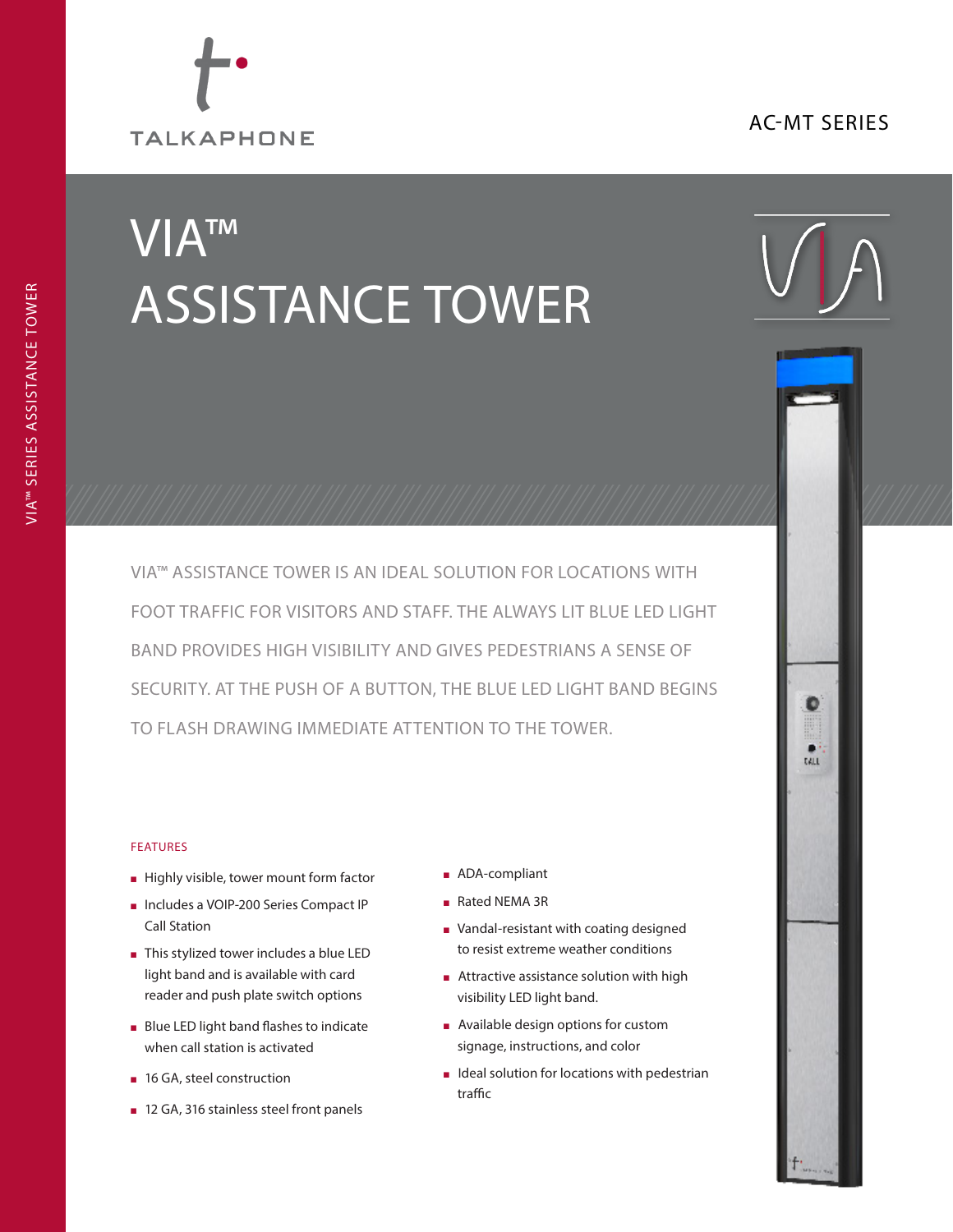| GENERAL<br><b>SPECIFICATIONS</b>               | <b>AC-MT Series</b>                                                                    |
|------------------------------------------------|----------------------------------------------------------------------------------------|
| Construction:                                  | Tower Mount: 16GA (0.06") steel<br>Front Panels: 12GA (0.105") 316 stainless steel     |
|                                                | Tower is rated NEMA 3R<br>Call station is rated IP66                                   |
| <b>Dimensions</b><br>$(W \times H \times D)$ : | 9.12 x 83.86 x 4.03 in. (231.6 x 2130 x 102.3 mm)                                      |
| Weight:                                        | 55 lbs. (25 kg)                                                                        |
| Colors:                                        | Black with stainless steel front panels is standard. Custom<br>paint colors available. |
| Lighting:                                      | LED Light Band: Ultra-bright blue LEDs that flash when<br>activated by call station    |
| Mounting:                                      | Mounts to concrete foundation                                                          |
| Power:                                         | 24VDC (110VAC supported with optional power supply)                                    |



s, **WAVE TO OPEN** B.

Touchless Push Plate Switch Card Reader Card Reader Card Reader with Keypad Push Plate Switch









CALI



HEL

 $14.447$ 

### ORDERING INFORMATION

| Base<br>Model      | Mount Type                 | <b>Configuration Number</b>                                                                                                                                                                               | VOIP-200 Series Model                                                                                                                | Card Reader Type                                  | <b>Touchless Push Plate</b>                                                     |
|--------------------|----------------------------|-----------------------------------------------------------------------------------------------------------------------------------------------------------------------------------------------------------|--------------------------------------------------------------------------------------------------------------------------------------|---------------------------------------------------|---------------------------------------------------------------------------------|
| AC-                | $MT-$<br>Mounting<br>Tower | 1<br>Call station only<br>2<br>Call station with card reader<br>3<br>Call station with push plate<br>4<br>Call station with card reader<br>and push plate<br>5<br>Call station with 36-inch push<br>plate | C<br>Includes VOIP-200C<br>C <sub>3</sub><br>Includes VOIP-200C3<br>н<br>Includes VOIP-200H<br>H <sub>3</sub><br>Includes VOIP-200H3 | $-K$<br>With keypad<br>*Leave blank for no keypad | -TL<br>With touchless push plate<br>*Leave blank for no touchless<br>push plate |
| Example: AC-MT-4H3 |                            |                                                                                                                                                                                                           |                                                                                                                                      |                                                   |                                                                                 |
| AC-                | $MT-$                      | $\overline{4}$                                                                                                                                                                                            | H <sub>3</sub>                                                                                                                       |                                                   |                                                                                 |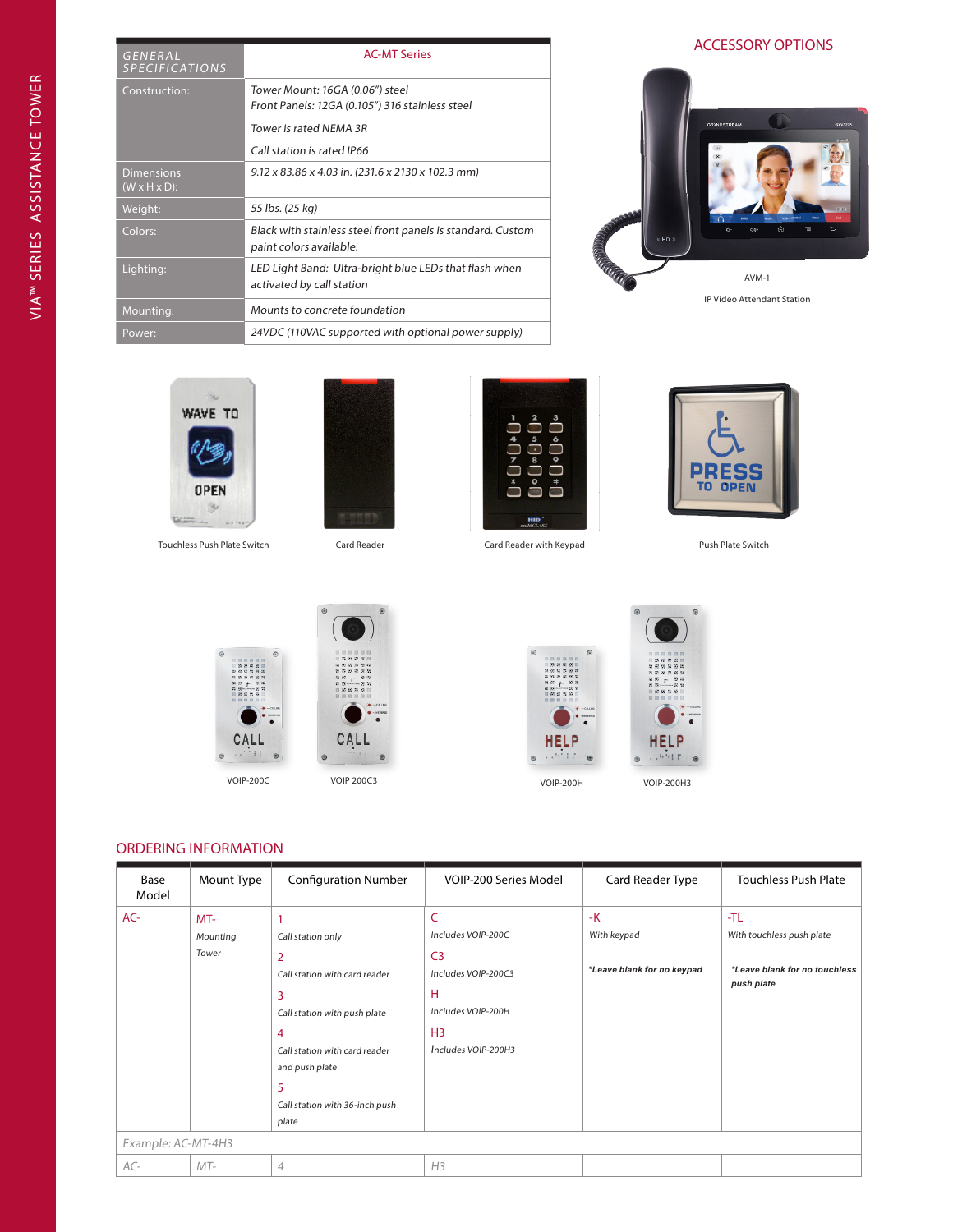|                                                         | VIA <sup>™</sup> Series Card Reader                                            | VIA <sup>™</sup> Series Card Reader with Keypad                                                                                                 |  |
|---------------------------------------------------------|--------------------------------------------------------------------------------|-------------------------------------------------------------------------------------------------------------------------------------------------|--|
|                                                         | ■ 田田田野                                                                         | $\mathbf{z}$<br>$\mathbf{3}$<br>5<br>G<br>D<br>8<br>L<br>$\bullet$<br>$\sim$<br>$\overline{\phantom{a}}$<br>J<br>HID <sup>'</sup><br>multiCLASS |  |
| <b>HID Part Number</b>                                  | 900PTNNEK00000                                                                 | 921PTNNEK00000                                                                                                                                  |  |
| <b>HID Base Model</b>                                   | <b>RP10</b>                                                                    | RPK40                                                                                                                                           |  |
| <b>Communications Interface</b>                         | Wiegand                                                                        | Wiegand                                                                                                                                         |  |
| 125 kHz Credential Compat-<br>ibility (multiCLASS only) | HID Prox, AWID, EM4102                                                         |                                                                                                                                                 |  |
| 13.56 MHz Credential Com-<br>patibility                 | ICLASS, ICLASS SE, ICLASS Seos, MIFARE Classic (CSN), MIFARE DESFire EV1 (CSN) |                                                                                                                                                 |  |
| Panel Connection                                        | Pigtail - 18" (0.45m)                                                          | Pigtail - 18" (0.45m)                                                                                                                           |  |
| <b>Keypad Output</b>                                    | $\overline{a}$                                                                 | 8-bit burst                                                                                                                                     |  |